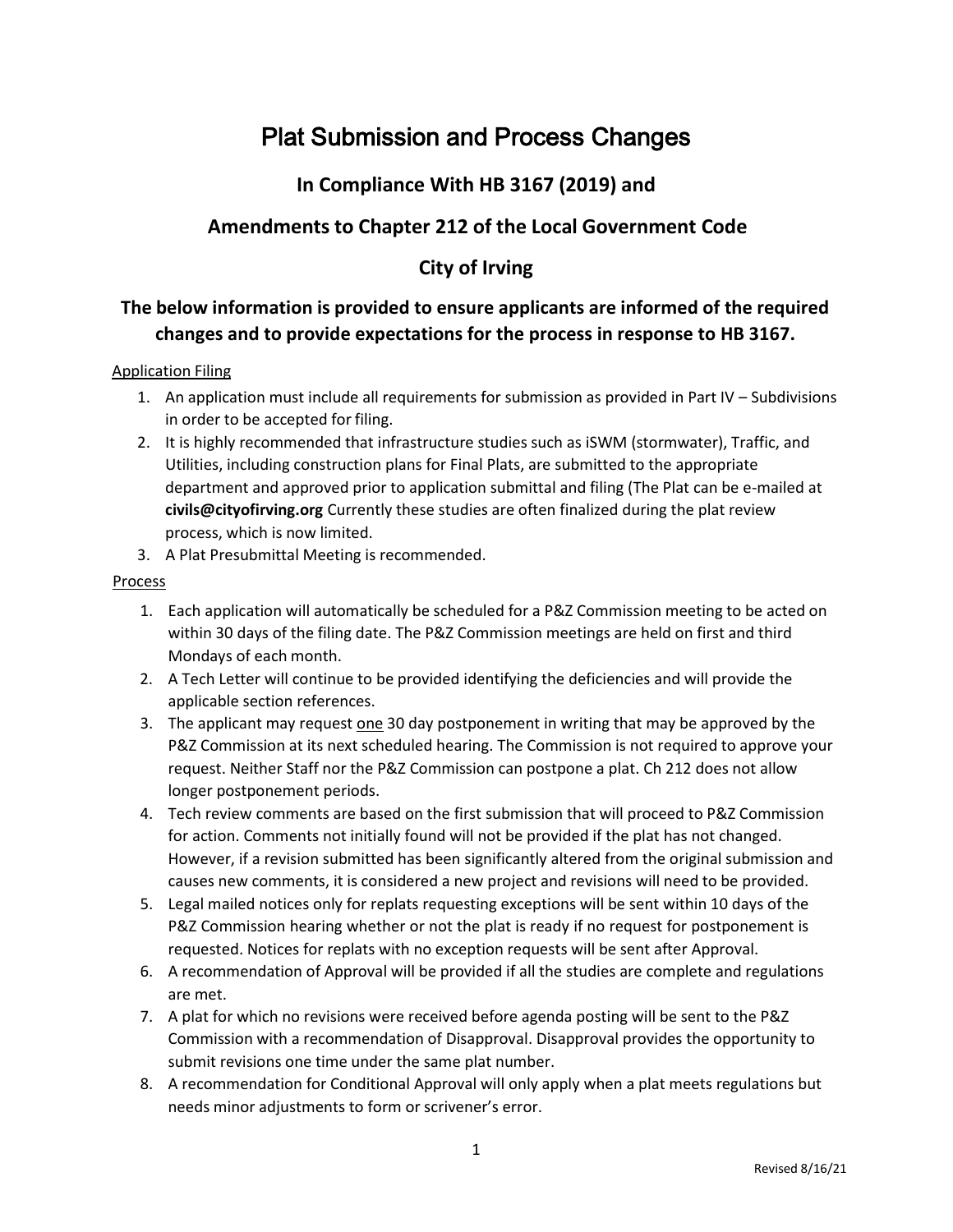If Approved:

1. The signed Certificate of Plat Approval will be provided on the plat.

If Disapproved:

- 1. The applicant may make revisions and submit a singular response. The resubmittal include a restatement of the deficiencies identified by staff, and below each shall provide a written response that states how the deficiencies were addressed. Staff will prepare the case for P&Z Commission action within 15 days.
- 2. A fee for the additional agenda processing is required if a plat is Disapproved.
- 3. If the deficiencies are not addressed and the case is heard within the required 15 days, a recommendation of Denial will be provided which will end the process. A plat cannot be approved that does not meet the requirements of Ch. 212,the City of Irving's Subdivision Ordinance, or other applicable law.

If more time needed:

1. Ch 212 does not allow for staff or P&Z Commission postponement but does allow for one 30 day voluntary postponement. This request will need to be in writing from the applicant and approved by the P&Z Commission.

For questions, please email [Planning@CityofIrving.org](mailto:Planning@CityofIrving.org) or call 972-721-2424.